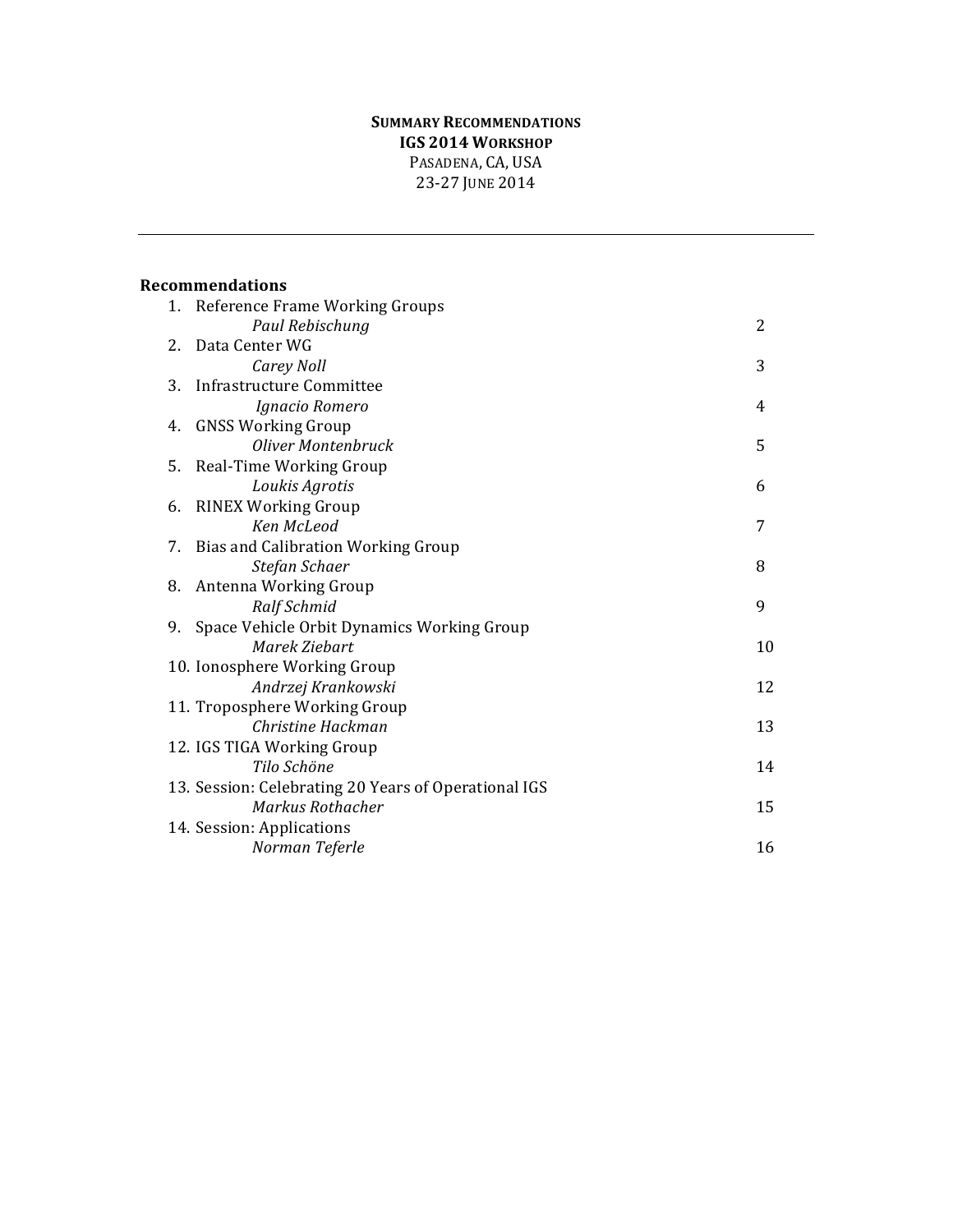#### PASADENA/CA SESSION SUMMARY AND RECOMMENDATIONS

*Session/Splinter Meeting Title:* **Reprocessing & Reference Frame**

Co-chairs: Paul Rebischung & Bruno Garayt

*Rapporteur:* Paul Rebischung

## *Key Issues, Session / Discussion Highlights:*

Several ACs presented the analysis strategies used for their second reanalysis campaigns (repro2) and assessed the quality of their repro2 products. Some analysis specificities and their impacts on the AC repro2 products received particular focus, like the time-variable gravity field used by GRGS (Loyer et al.) or the a priori solar radiation pressure model used by ESA (Springer et al.). Preliminary orbit combination results showed an improved inter-AC consistency compared to repro1 (Deng et al.).

Oral and poster presentations from JPL emphasized the potential of using GPS data collected by LEOs to improve the origin of GPS-derived terrestrial frames, as well as to determine the terrestrial scale in an absolute sense via calibrations of the GPS satellite phase center offsets.

#### *Recommendation 1:*

Finalize the repro2 effort and the IGS contribution to ITRF2013.

- Perform daily SINEX combinations using the two-step procedure recommended at the IGS 2012 Workshop.
- Provide feedback to ACs.
- Build modernized cumulative IGS solution based on a revised discontinuity list and an extended parameterization (seasonal signals, post-seismic relaxation).
- Provide the AWG with reevaluated satellite phase center offsets.
- Evaluate the intrinsic scale rate of the repro2 solutions and its potential contribution to the ITRF2013 scale rate.

#### *Recommendation 2:*

Involve station operators in the selection of the future IGS13 Reference Frame stations, and especially of the IGS13 core stations, in view of securing the long-term stability of the IGS13 Reference Frame.

#### *Recommendation 3:*

Start considering truly multi-GNSS IGS final products and the related issues (orbital arc lengths, impact of non-GPS constellations on station positions and EOPs...).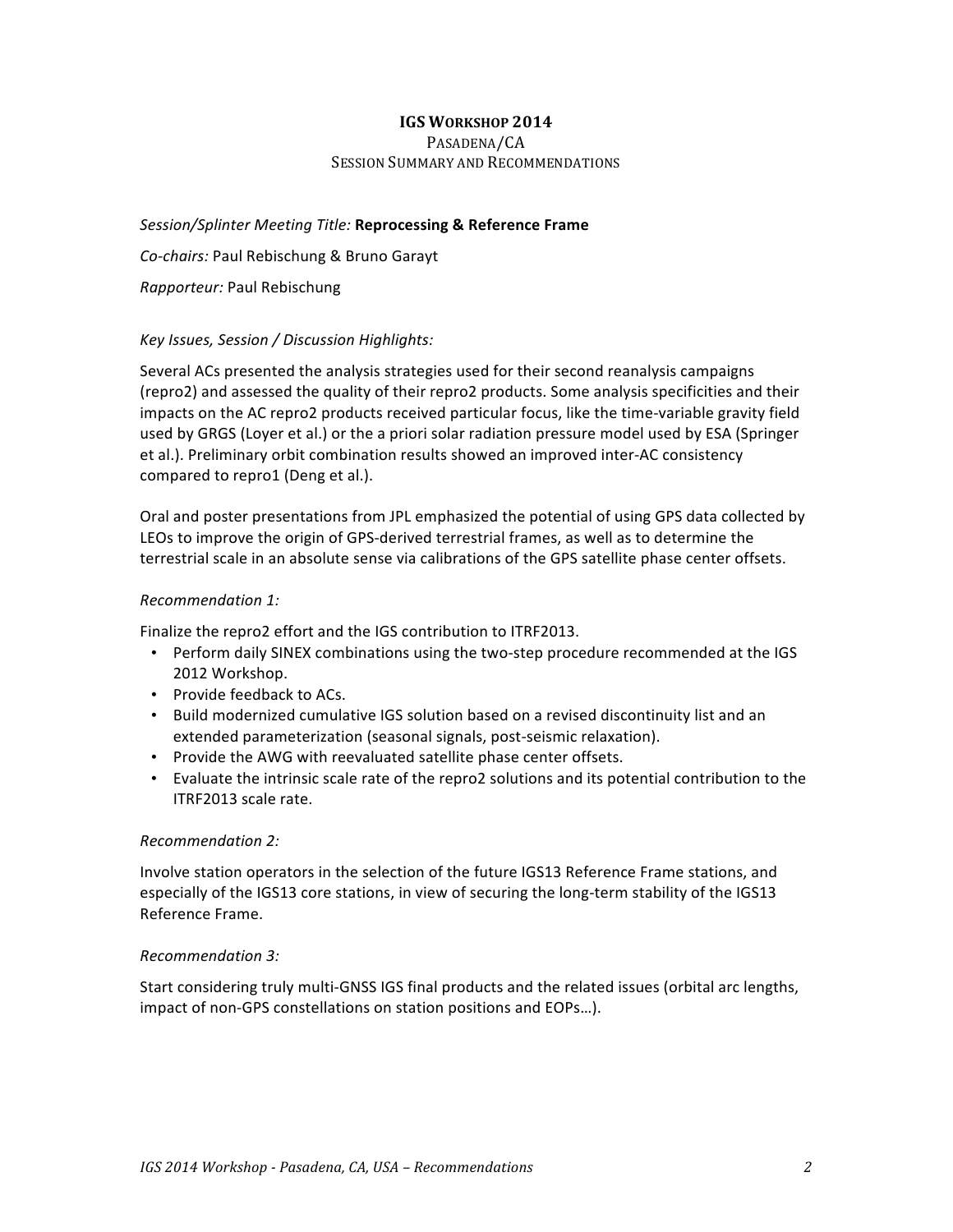#### PASADENA/CA SESSION SUMMARY AND RECOMMENDATIONS

Session/Splinter Meeting Title: **IGS Data Center Working Group** 

*Chair:* Carey Noll

*Rapporteur:* Carey Noll

#### *Key Issues, Session / Discussion Highlights:*

The main issues discussed at the Data Center Working Group splinter meeting revolved around supporting RINEX V3 and integrating the MGEX archive into the operational IGS archive. Two main topics were addressed: merging RINEX V3 data into the archives and accepting data using the new RINEX V3 filename format.

The current parallel structure found at the DCs supporting MGEX limits the motivation of the ACs to switch to the RINEX V3 format. Integration of the two data archives will promote use of multi-GNSS data and the new format. The MGEX working group has suggested development of a transition plan for adding the MGEX data, and hence RINEX V3 data, to the operational archives. Participants agreed that members of the IGS infrastructure (DCs, the IC, ACs, etc.) should develop this transition plan. It was proposed to include three six-month phases: a preparation phase, followed by an implementation phase and a finalization phase, with full integration of RINEX V3 into the archives by the end of 2015. RINEX V2 for MGEX stations and stations capable of generating RINEX V3 would end at this time.

Those ACs attending the DCWG meeting agreed to utilize the filenaming convention specified in the RINEX V3 documentation. The DCs, however, will need software tools to create these new filenames from RINEX V2 filenames until stations and receiver manufacturers can create the new filenames directly. Tools also need to be made available to the DCs for data QC and metadata extraction as well as tools for the ACs and users to convert RINEX V3 to RINEX V2.

The RINEX V3 format should also address navigation files. The current format documentation specifies one file per station for observation data; therefore, the format should specify one file per station that includes navigation messages from all GNSS constellations. A tool may need to be developed for this capability rather than depend upon generation in the receiver.

#### *Recommendations :*

Develop a transition plan that will integrate RINEX V3, including the V3 filename convention, into the operational IGS archives by the end of 2015. (IC, DCs, ACs, MGEX WG)

Provide software tools that DCs can use to continue to provide needed QC and metadata extraction enabling creation of data status information.

Provide software tools to support data conversion (e.g., RINEX V3 to RINEX V2. RINEX V3 filename creation) that both DCs and ACs can use.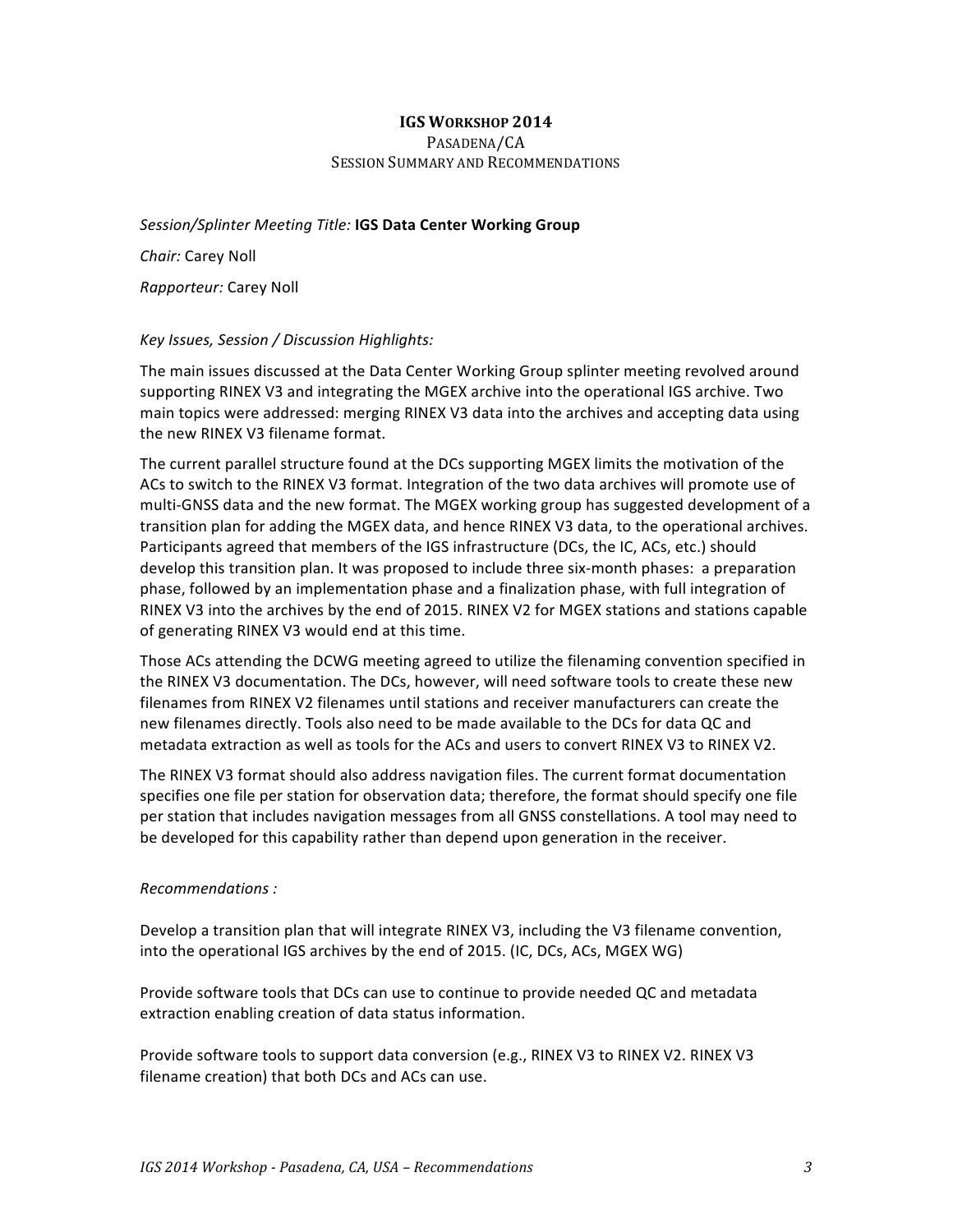#### PASADENA/CA SESSION SUMMARY AND RECOMMENDATIONS

*Session/Splinter Meeting Title:* **Infrastructure Committee** *Chair, Co-Chairs:* Romero, Schmid, MacLeod *Rapporteur:* Nacho Romero

#### *Key Issues, Session / Discussion Highlights:*

**RF stations** – to remind everyone that if a station is to be upgraded/changed configuration to check the IGS08 reference station list and ask IC/RF WG in case so that the number of stations dropping from the RF network is minimized.

**NBS** – to start the process of collecting NBS files from existing participating stations

Metadata for GNSS - station logs, NANU, satellites, the regional efforts in metadata storage and maintenance, there are several efforts around the world and they should all talk to the IGS SLM, an activity coordinating the existing databases with the IGS SLM will be promoted.

**RINEX3 QC** – Anubis, BQC, the QC of Rinex 3 is on its way, but the DC should guide what is needed so that the repository can decide on the storage. Extracting repository metadata should drive the QC need of Rx3 at this point.

**RINEX 3 NAV** – there is no letter in the 8.3 filenames to store the Beidou ephemerides messages so they are not generated! Tell manufacturers one of the free letters that they can use to write the information from Beidou ephemerides.

**RINEX 3 CNAV** – soft extension to retain the purely navigation format or an all-encompassing format, no clear direction yet.

- 1) To start the process to have an IGS NBS data service using the existing shared resources, to support the in-space GNSS radio occultation community.
- 2) To adopt and promote the IGS SLM for station metadata management and to encourage the NC/CB that all existing GNSS metadata databases (GA, EPN, GFZ, etc) can talk to the IGS SLM to exchange and maintain the metadata correctly.
- 3) To contribute to the development of the Rinex 3 transition plan with the MGEX, NC, DC WG, etc for approval in the Dec 14, 2014 GB meeting.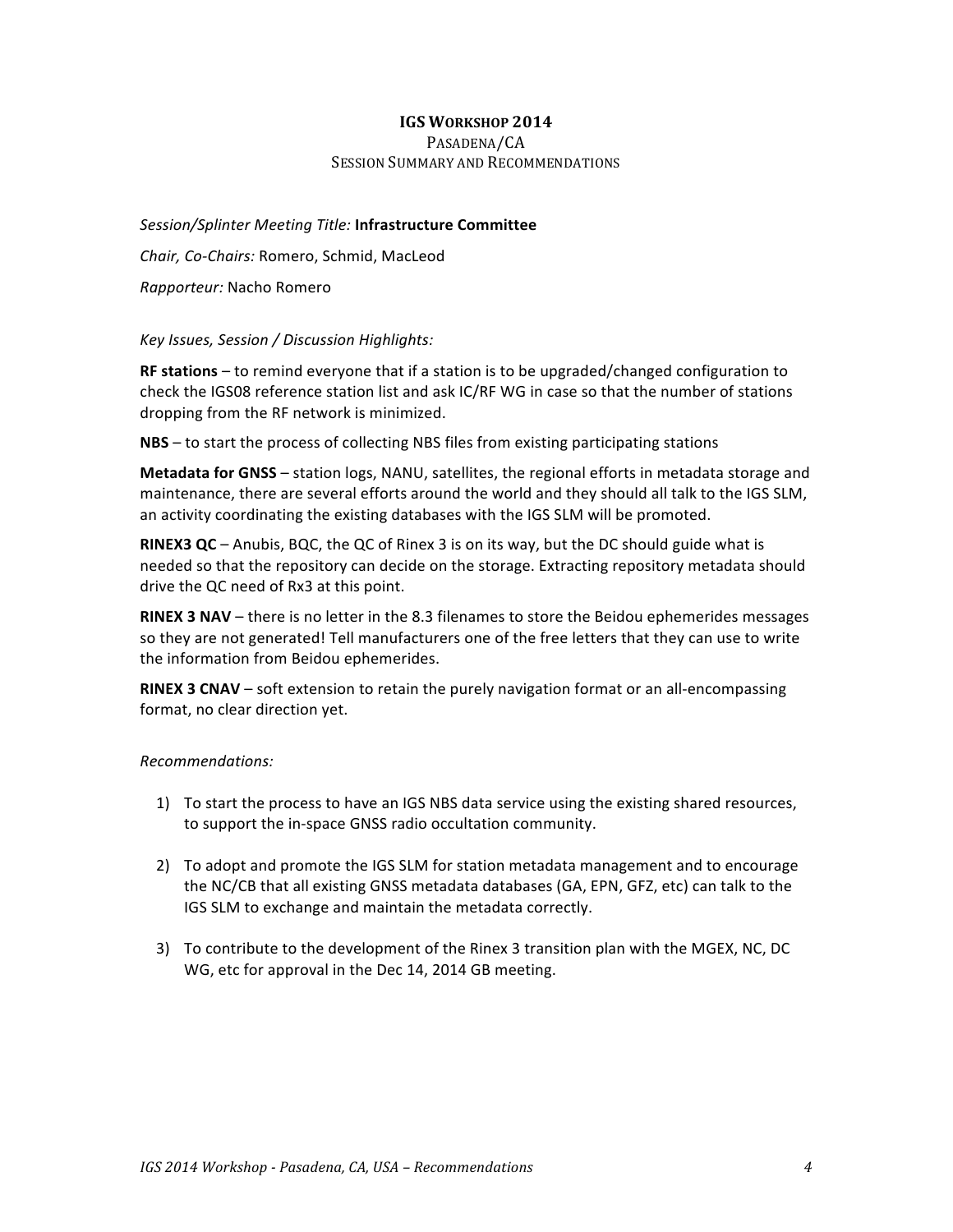#### PASADENA/CA SESSION SUMMARY AND RECOMMENDATIONS

### *Session/Splinter Meeting Title:* **Multi-GNSS Experiment**

*Chair, Co-Chair:* Montenbruck, Perosanz

#### *Rapporteur:* Montenbruck

#### *Key Issues, Session / Discussion Highlights:*

MGEX has made substantial progress over the past two years. Network has grown to approximately 110 stations offering global/regional coverage of BeiDou, Galileo, and QZSS in addition to GPS/GLONASS and includes a large fraction of real-time stations. Orbit and clock products from two or more ACs are available for Galileo, QZSS, and most lately BeiDou. Accuracy is at the level of 10-20 cm for GAL and BDS(MEO/IGSO) to 0.5-1.0 m for QZSS and BDS(GEO). Other MGEX products include a cumulative daily Broadcast Ephemerides and a multi-GNSS, multi-signal DCB product. Split of MGEX network and IGS network as well as quality/consistency of MGEX RINEX files constitute a major concern.

- Adopt new SP3d format (for >85 satellites) within IGS
- Adopt GPS-style s/c axes conventions for GAL/BDS/QZSS to achieve consistent handling of yaw steering mode across all constellations and satellites; orbit normal mode needs to be "translated" consistently. ACs shall implement constellation-specific nominal attitude modes (yaw steering and orbit normal mode)
- Populate IGS ANTEX file with transmit antenna PCOs for new constellations and anechoic chamber calibrations of receive antenna for new frequencies.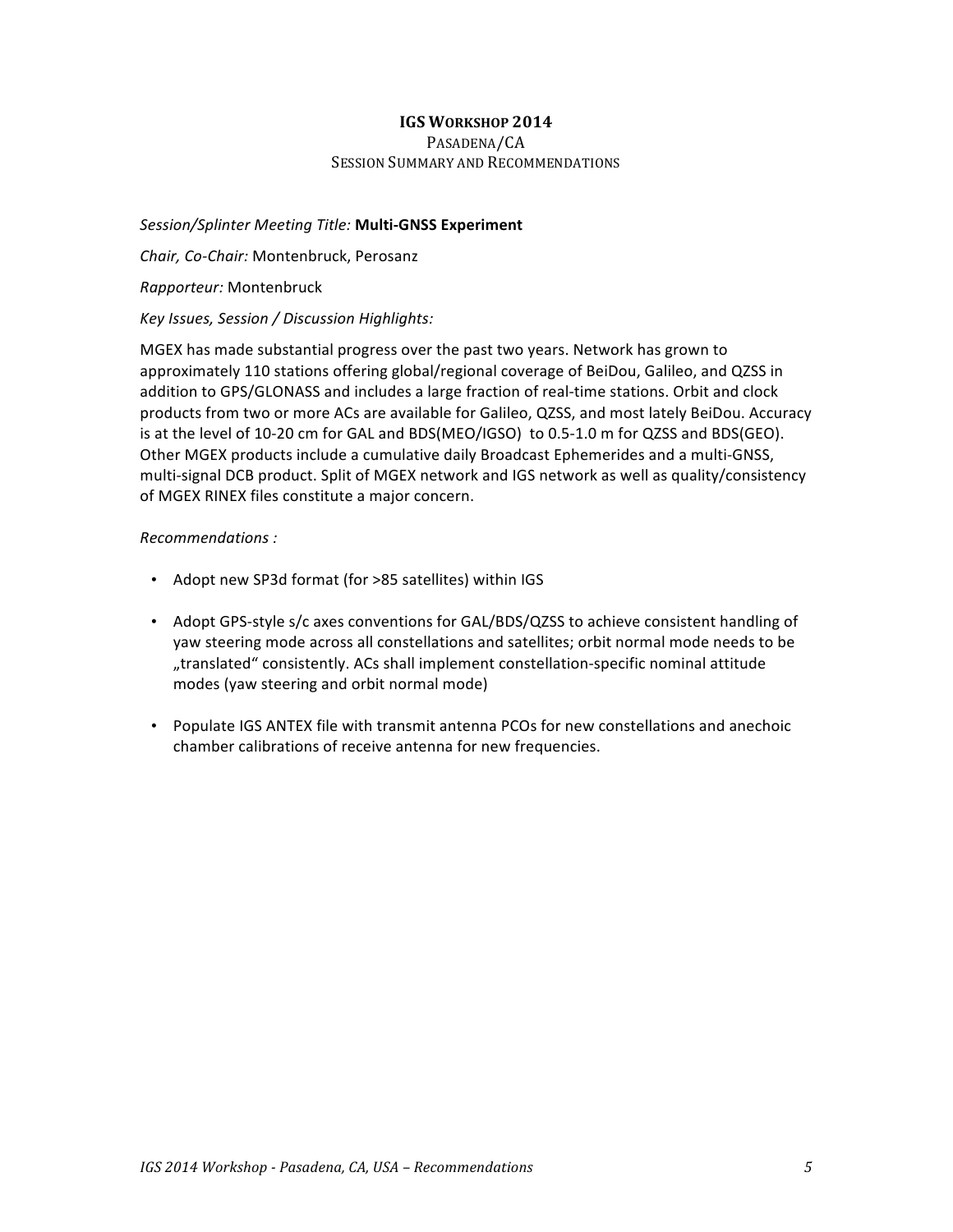#### PASADENA/CA SESSION SUMMARY AND RECOMMENDATIONS

## Session/Splinter Meeting Title: **IGS Real-Time Service on the way to FOC**

*Chair, Co-Chair:* Caissy, Agrotis

*Rapporteur:* Caissy

#### *Key Issues, Session / Discussion Highlights:*

- Need to have additional RTAC's contributing GLONASS clocks.
- Need to improve the reliability of the broadcast ephemeris stream used by RTAC's.
- RTWG Activity: MGEX Pilot within RTWG involving ACs. One key objective is that all RTACs become able to use MSM streams in their routine RTS processes.
- RTWG Activity: Participation in SSR interoperability testing for example ambiguity fixing and ionosphere.

#### *Recommendation #1*

The RTWG recommends that RTAC's who are not contributing GLONASS clocks to the real-time service be asked to confirm their intentions for future contributions. This can be done immediately in the form of a letter/email to these ACs.

#### *Recommendation #2*

old: The RTWG recommends that the IGS encourage and coordinate member organizations to establish protocols and develop a system for an Indo-Pacific moderate density GNSS network, real-time data sharing, analysis centers, and advisory bulletins to the responsible government agencies in accord with the IAG's Global Geodetic Observing System (GGOS) Theme #2 for natural hazards applications.

The IGS encourages and coordinates member organizations to establish protocols and develop a system for establishment of moderate density GNSS network (e.g. in Indo-Pacific), real-time data sharing, analysis centers, and advisory bulletins to the responsible government agencies in accord with the IAG's Global Geodetic Observing System (GGOS) Theme #2 for natural hazards applications.

#### *Recommendation #3*

It is recommended that the RTWG implement a process to monitor BRD EPH streams that are used by RTACs and that rt-station operators be contacted and encouraged to deliver, when possible, a minimum of two streams to separate independent real-time data centers/casters.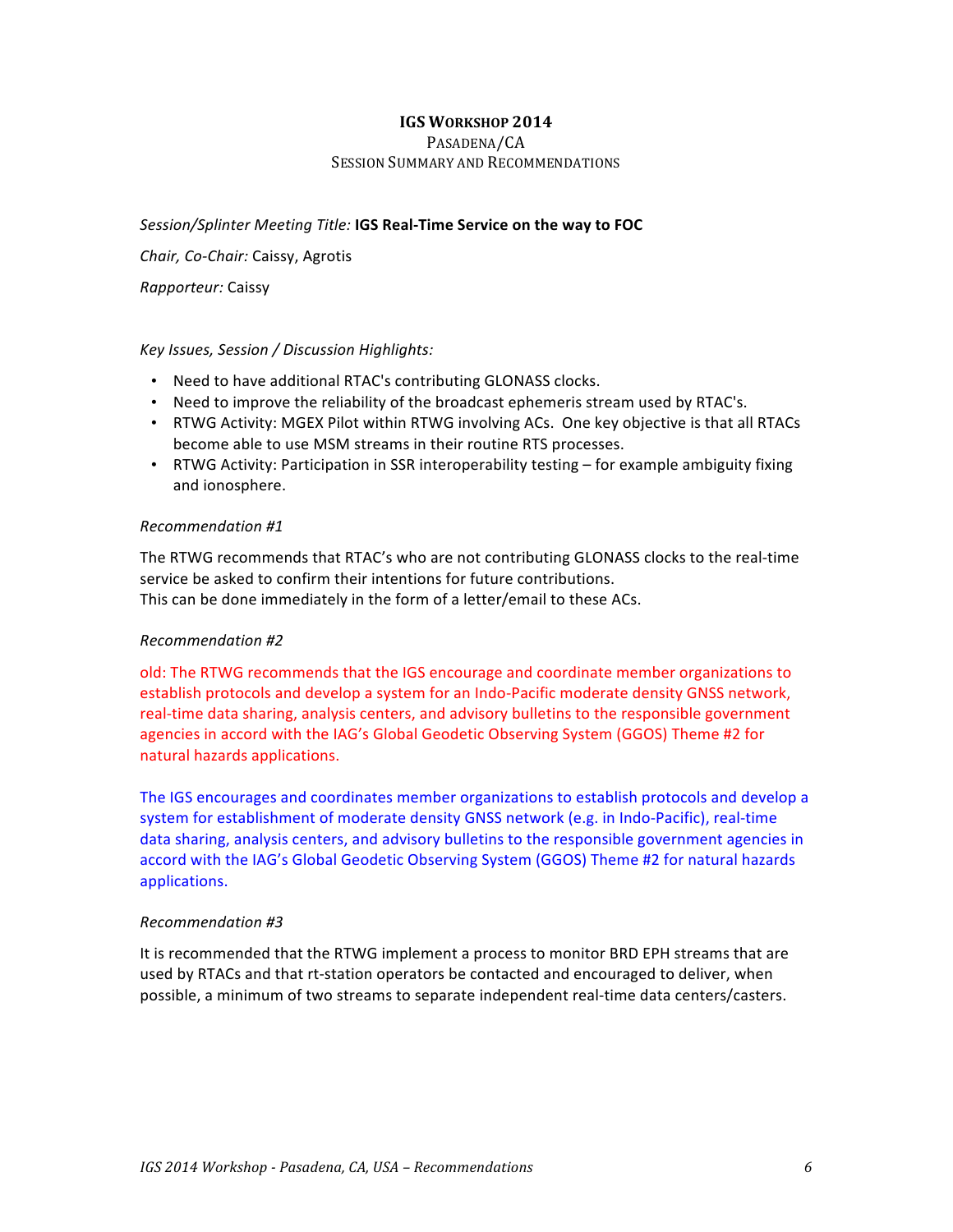#### PASADENA/CA SESSION SUMMARY AND RECOMMENDATIONS

#### *Session/Splinter Meeting Title:* **RINEX Working Group**

*Chair:* MacLeod

*Rapporteur:* MacLeod

#### *Recommendations:*

Develop RINEX 3 Transition Plan, to cover:

- Acceptance of the Rinex 3.02 format
- Adopt the new naming convention limiting the rec and ant number to 00 for starters
- To continue to support 2.11 parallel files from MGEX stations for a period of time
- To confirm and support the tools to write Rx2.11 from Rx3 files to aid in the AC and user transitions
- To confirm and support a naming translator between Rx3 names to Rx2.11 and vice versa
- To define together with the DC WG the minimum QC of Rx3 files so that the repository daily metadata can continue to be generated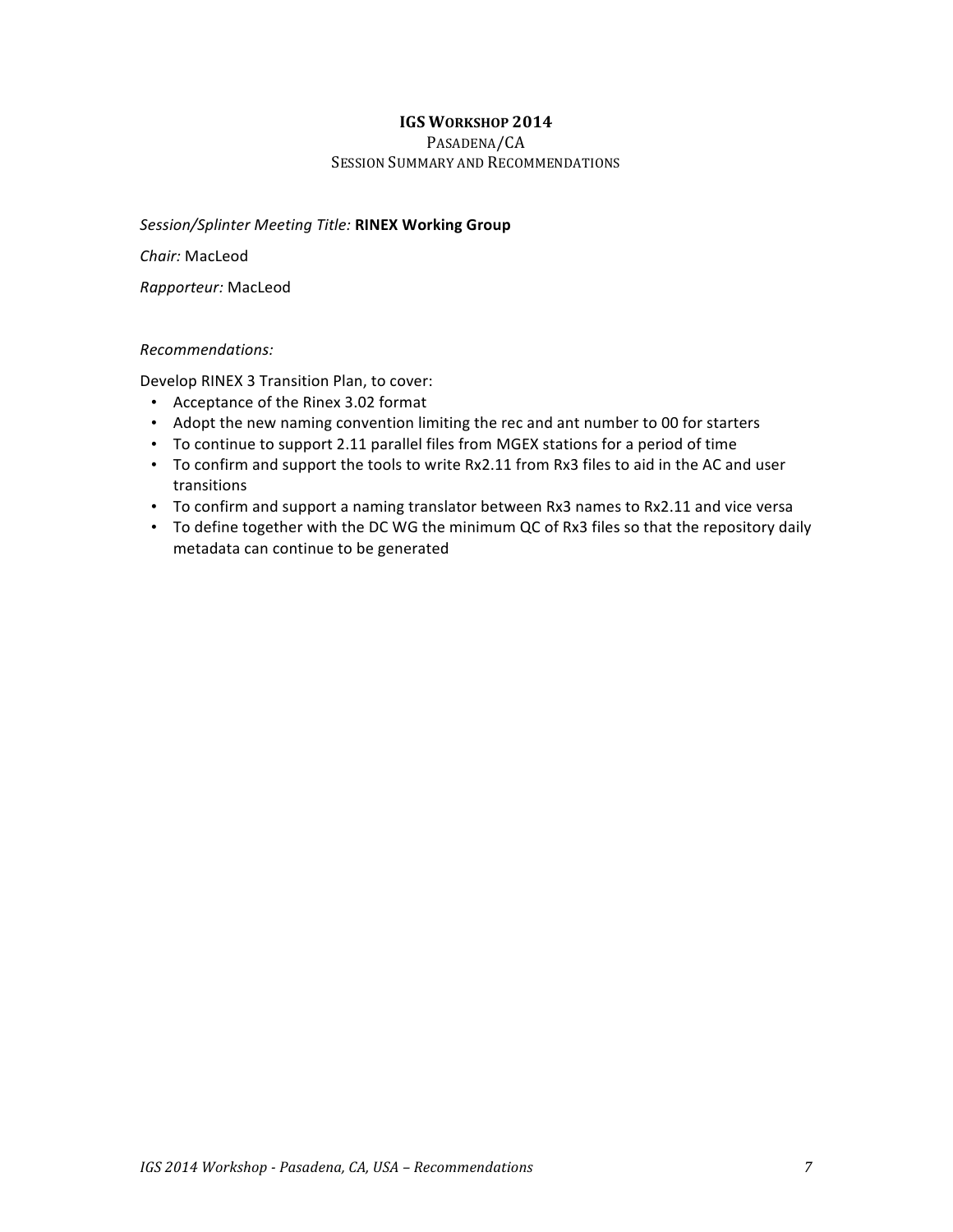#### PASADENA/CA SESSION SUMMARY AND RECOMMENDATIONS

### **Session/Splinter Meeting Title: Bias and Calibration Working Group**

#### *Chair:* Schaer

#### *Rapporteur:* Schaer

#### *Key Issues, Session / Discussion Highlights:*

- Bias SINEX format (version 0.01)
- Status concerning the cc2noncc utility
- New MGEX DCB prototype product generated by DLR
- IGS Bias Workshop 2015 planned to be held at ESA/ESOC in Darmstadt, Germany
- GNSS receiver test data collection at NRCan for the purpose of bias monitoring

- Define and adopt Bias SINEX Version 1.00 (including features, such as OBS1-only, handling time-varying biases, maybe extensions concerning phase-related biases).
- Start to provide GPS DCB information in Bias SINEX 1.00 (in addition to Bernese DCB format).
- cc2noncc, currently maintained by I. Romero (ESA/ESOC), will not to be extended to RINEX-3. Users are encouraged to handle this information in their analysis S/W.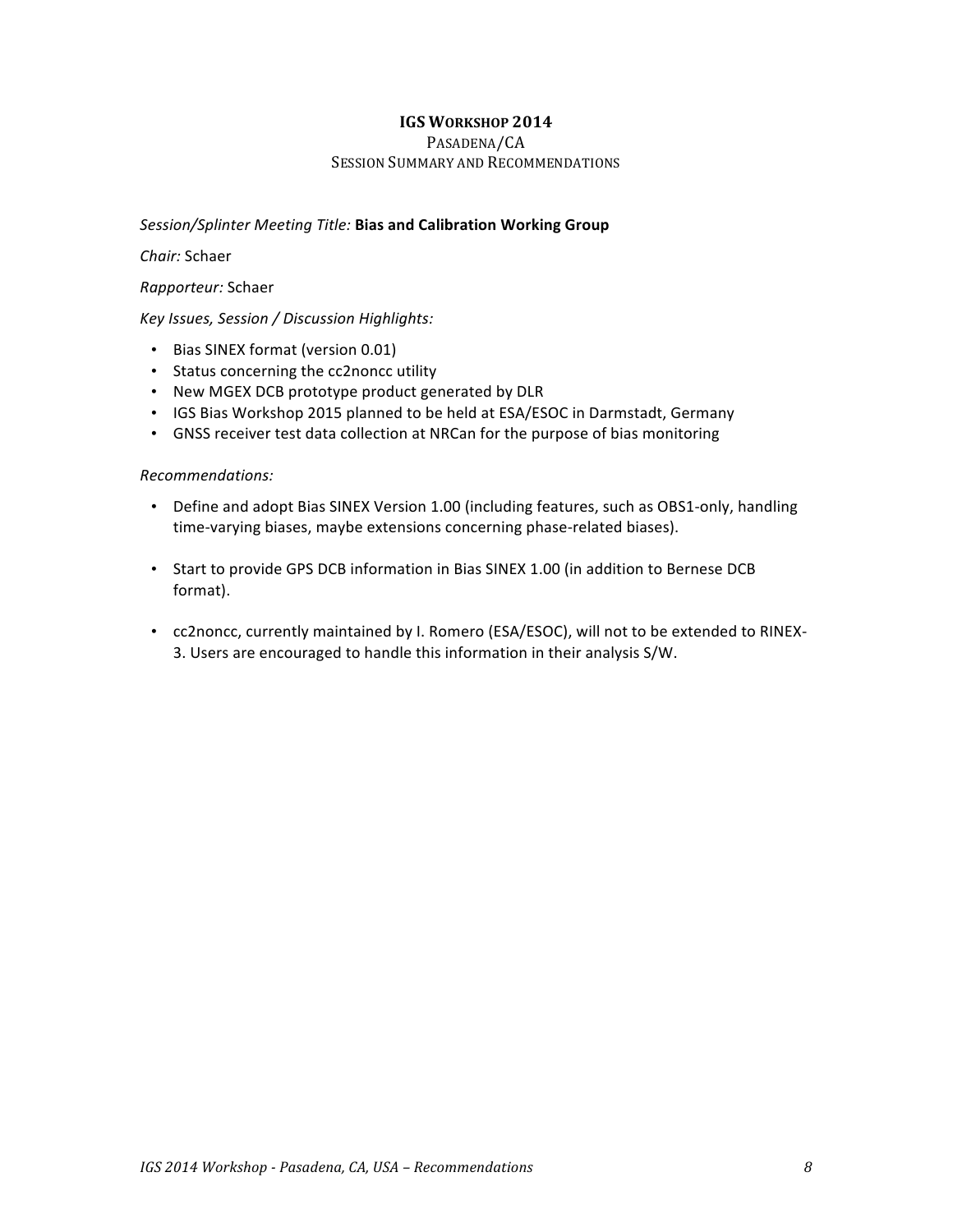### PASADENA/CA SESSION SUMMARY AND RECOMMENDATIONS

#### *Session/Splinter Meeting Title:* **Antenna Working Group**

*Chair:* Schmid

*Rapporteur:* Schmid

#### *Recommendation #1*

z-offsets of all GPS and GLONASS satellites will be reestimated from repro2 SINEX files in order to compensate for AC orbit modeling changes (albedo, antenna thrust) affecting the orbit scale.

#### *Recommendation #2*

- a) Conventional MGEX satellite antenna phase center offsets for the new GNSS will be added to the IGS antenna phase center model igs08.atx taking into account the IGS-conventional axis definition related to the yaw-steering attitude mode.
- b) igs08.atx robot calibrations for the legacy GPS/GLONASS frequencies are extended with chamber calibrations provided by the University of Bonn for the new GNSS in order to support MGEX activities. Systematic differences between chamber and robot have to be reasonably small for the affected antennas, but cannot be completely avoided. Start to provide GPS DCB information in Bias SINEX 1.00 (in addition to Bernese DCB format).

#### *Recommendation #3*

antenna.gra will be extended with a definition for the so-called "north reference point". Station operators are asked NOT to touch active antennas immediately, in case the antenna orientation should not be according to the new IGS definition.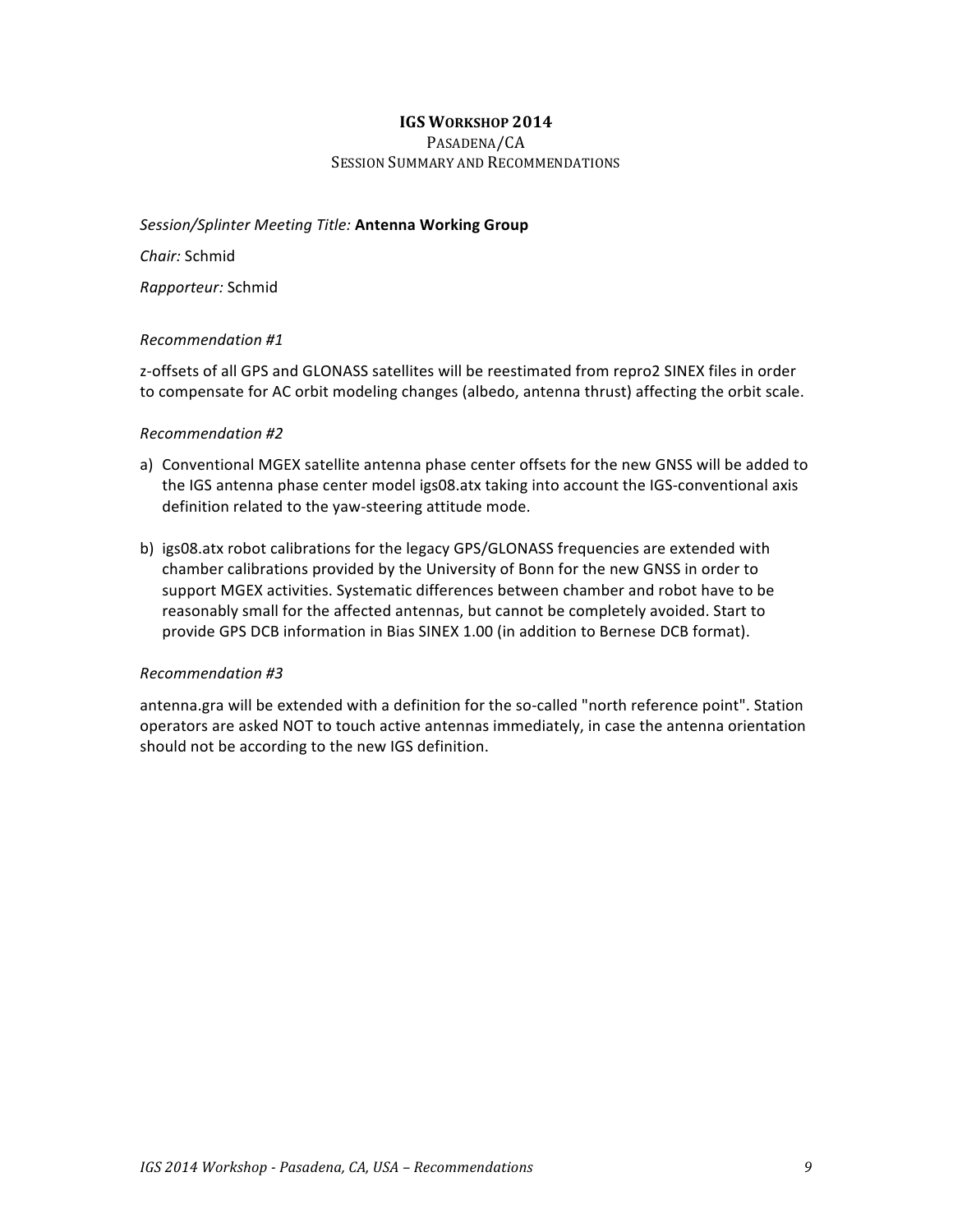PASADENA/CA

### SESSION SUMMARY AND RECOMMENDATIONS

## Session/Splinter Meeting Title: Space Vehicle Orbit Dynamics Working Group

#### *Chair:* Ziebart

## *Rapporteur:* Ziebart

## *Key Issues, Session / Discussion Highlights:*

Overview of splinter

- 30 people attended splinter meeting, including Henry Fliegel and Gerhard Beutler
- Strong, lively discussion took place
- Several good ideas and news items emerged
- There is plenty of worthwhile work to pursue
- Question is..... What to do first?

Emerging technical ideas/questions

- Determining mass change of satellites from burn events
- Henry Fliegel suggested contacting John Berg through Christine Hackman to obtain mass history data
- What is the ideal arc length? Should we use a range of arc lengths? What would we gain?
- Accelerometers on GNSS satellites should be a recommendation to ICG?
- Fred Vrba from Flagstaff has done some interesting photometry experiments on GPS satellites

#### News

- Box/wing models demonstrate powerful gains (SLR residuals, draconitics)
- Satellite structural and surface property data available from UCL via web portal
- UCL/JPL major test of new class of solar pressure models on GPS satellites underway ESOC (Tim Springer) will also participate
- UCL have link with Wuhan University to develop Beidou force models PhD starting this year, with structural and attitude data made available

## *Recommendation #1*

- Marek and Tim to compile list of parameters needed to build SV surface force models for all MGEX satellites
- Pass this list to Zuheir. He will make representations at ICG to attempt to obtain the data

## *Recommendation #2*

- Orbit Dynamics Working group must pool its resources to develop models for the MGEX satellites
- Marek will liaise with Oliver to keep him informed
- GLONASS/Beidou is where we will start UCL already have substantial GLONASS information

## *Recommendation #3*

- It is time to start using better a priori SV models, but augmented by appropriate empirical parameters
- In the first step models must be made available UCL has committed to this and others may be made available
- In a second step, we should revisit what empirical parameters are appropriate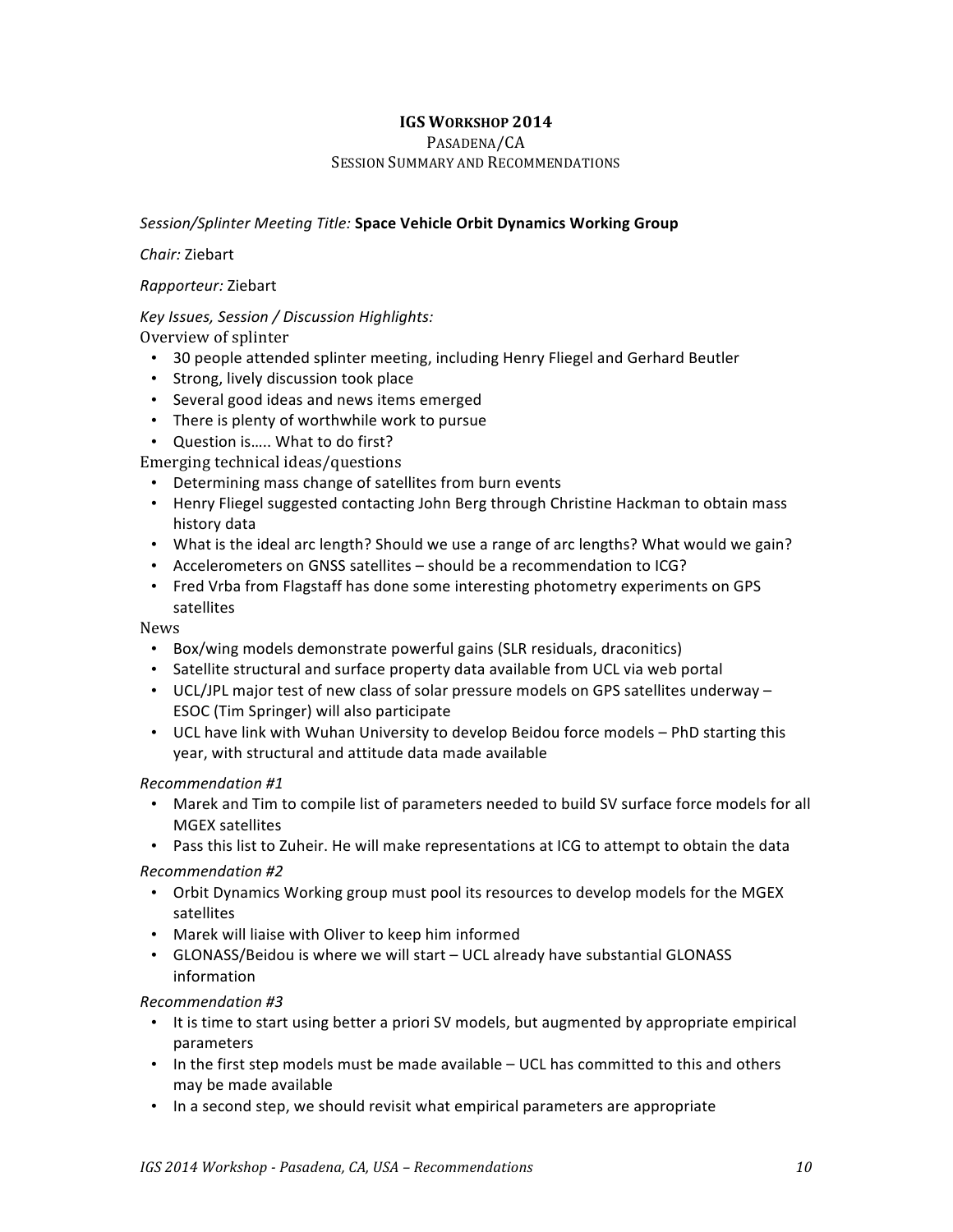### PASADENA/CA SESSION SUMMARY AND RECOMMENDATIONS

### *Session/Splinter Meeting Title:* **Ionosphere Modelling**

*Chair:* Krankowski

*Rapporteur:* Krankowski

## *Key Issues, Session / Discussion Highlights:*

This Plenary Session has been a forum for discussing possible improvements of IGS ionospheric products, empirical models such as Nequick model, monitoring fluctuation and scintillation effects, in-situ and occultation measurements.

The Splinter session has also included a summary of the activities of the IGS Ionosphere Working Group, updates and future plans especially for introducing potential new IGS ionospheric product: TEC fluctuation maps over Northern Hemisphere and GNSS-based near-real time ionospheric monitoring. A new proposed format (SCINTEX) for slant ionospheric information (such as S4, sigmaPhi, ROT and STEC) has been recently proposed and it is under consideration in the IGS ionospheric community due to its significance for potential applications.

#### Announcements

- 1. Natural Resources Canada (NRCan) is resuming the activities on global VTEC modelling. After a performance evaluation period, NRCan can become again an IAAC (Reza Ghoddousi-Fard, beginning 2015)
- 2. The Institute of Geodesy and Geophysics (IGG), Chinese Academy of Sciences, Wuhan, China (Yunbin Yuan, beginning 2015) is computing on routinely basis global VTEC maps, and it can become a new IAAC after a performance evaluation period (Yunbin Yuan)
- 3. A new proposed format (SCINTEX) for slant ionospheric information (such as S4, sigmaPhi, ROT and STEC) has been recently proposed and it is under consideration in the IGS ionospheric community due to its significance for potential applications.

- 1. Higher temporal resolution of IGS combined GIMs the IAACs (UPC, JPL, ESA and CODE) agreed on providing their maps in IONEX format, with a resolution of 1 hour from October 1, 2014.
- 2. Starting a new potential official product TEC fluctuation maps using ROTI over Northern Hemisphere to monitor the dynamic of oval irregularities (carried out by UWM (Krankowski), JPL (Pi) and UPC (Hernandez-Pajares) in next future to be started as official/routine product after performance evaluation period (end of 2014 or beginning 2015).
- 3. Close cooperation with National Central University from Taiwan regarding usage occultation measurements from Formosat/Cosmic mission for future validation IGS GIMs.
- 4. Cooperation with IRI COSPAR group for improving IRI TEC.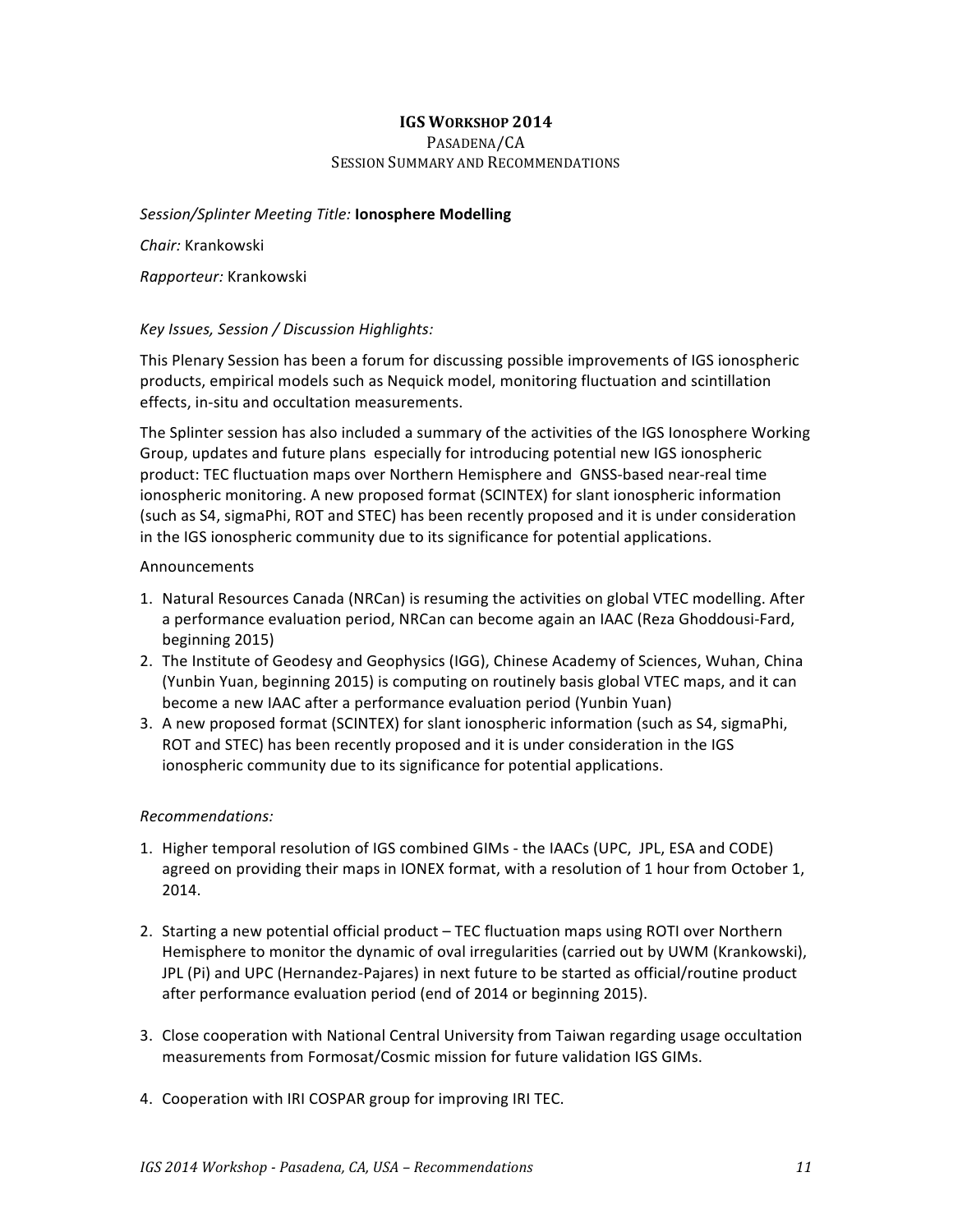#### PASADENA/CA SESSION SUMMARY AND RECOMMENDATIONS

## Session/Splinter Meeting Title: **IGS Troposphere Working Group**

### *Chair:* Hackman

*Rapporteur:* Hackman, Byram

## *Key Issues, Session / Discussion Highlights:*

- General intro, status report re IGS Final Troposphere Estimates (C Hackman)
- Presentation/status report re development of intertechnique troposphere-estimatecomparison database/website (J Dousa)
- Presentation (R Pacione) and discussion of proposal to standardize tropo sinex format. Though coordination of this activity would likely take place within the COST GNSS4SWEC action, its authors wanted to assess IGS support.
- Discussion: what should next big WG effort be? (Once dbase/website is complete.)

#### *Recommendation #1*

General support was expressed for tropo sinex standardization, so authors Pacione/Dousa plan to distribute a proposal for comment after further work on the draft.

## *Recommendation #2*

Though several challenging ideas were put forward, the will of the people is to support providers of both real-time and post-processed troposphere estimates by comparing said estimates to the IGS Finals, and perhaps issuing regular comparison reports.

This would particularly assist the providers of NRT estimates in understanding, e.g., how helpful their inputs are to forecasting models.

Such comparisons will fortunately be made much easier with the completion of the troposphere-comparison database.

It is therefore likely (recommended?) that establishing/re-establishing such comparisons will be the next big effort of the IGS Troposphere WG.

#### *Recommendation #3*

Concern was expressed re the quality of the meteo sensor data recorded at IGS sites, e.g., are the instruments regularly calibrated? Bad P or T values can wreck ZTD-to-PWV conversion. Longterm, the group may need to work with the Infrastructure WG, perhaps creating a recommendation that IGS stations maintain/calibrate their meteo instruments, or even developing IGS site meteo-sensor standards.

#### *Recommendation #4*

Other potential long-term projects: addressing conversion of ZTD to IWV; INSAR support.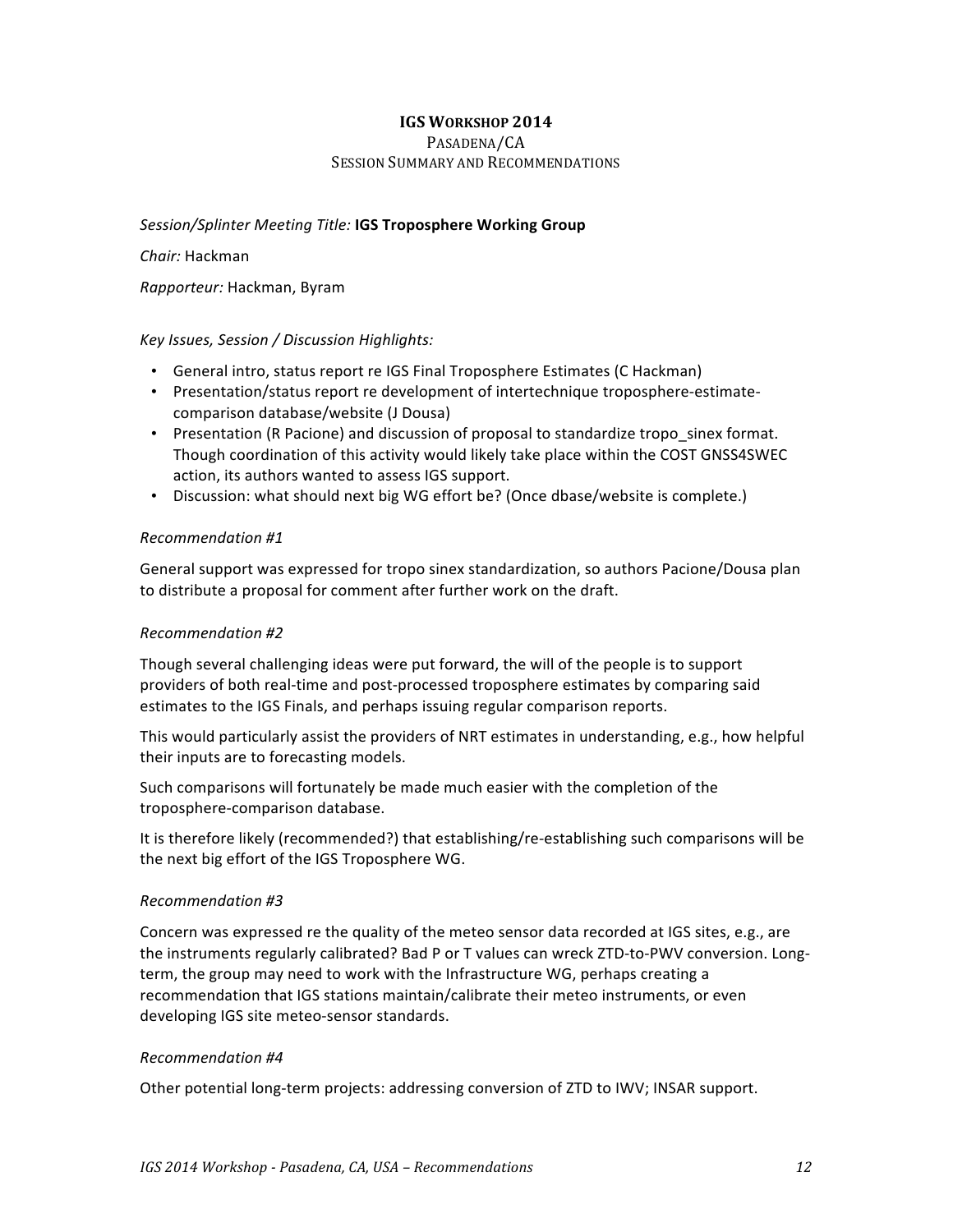PASADENA/CA SESSION SUMMARY AND RECOMMENDATIONS

*Session/Splinter Meeting Title:* **Tide Gauge Working Group**

*Chair:* Schöne

*Rapporteur:* Schöne

- 1. Encourage station operators to establish leveling to tide gauges
- 2. The inclusion of TIGA stations into the repro2 IGS combination as to be done with care as there are many stations with varying quality, monument stability and missing domes numbers.
- 3. Promote TIGA activities and results to non-geodetic and hydrographic communities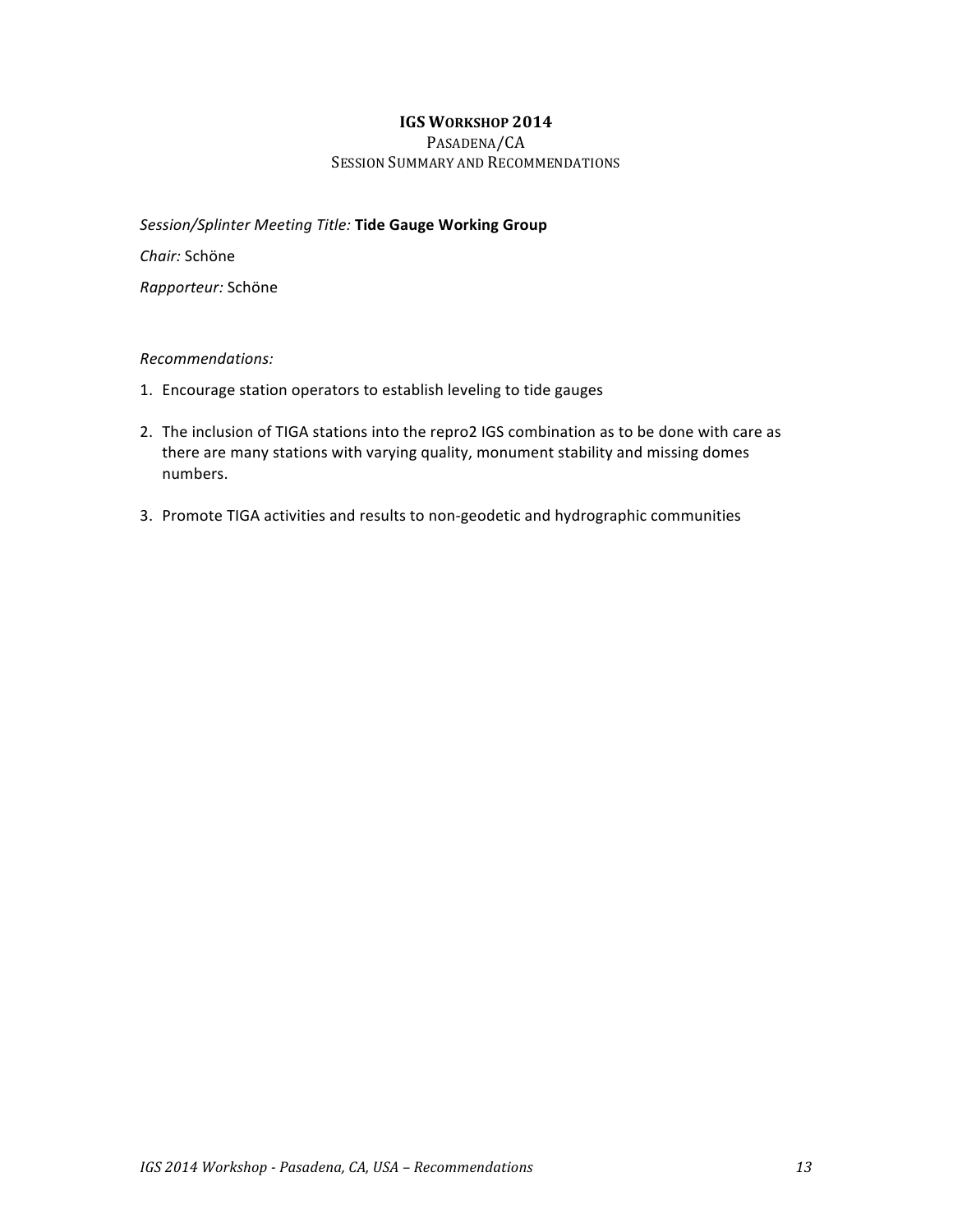PASADENA/CA SESSION SUMMARY AND RECOMMENDATIONS

**Session/Splinter Meeting Title: Celebrating 20 Years of Operational IGS** 

*Chair:* Rothacher

*Rapporteur:* Rothacher

#### *Key Issues, Session / Discussion Highlights:*

Review presentations demonstrate the enormous success of the IGS in the last 20 years. There are major challenges ahead of the IGS, the most important being multi-GNSS.

#### *Recommendation:*

All IGS entities (ACs,DCs, WGs, ...) should actively consider the multi-GNSS world and work towards its realization